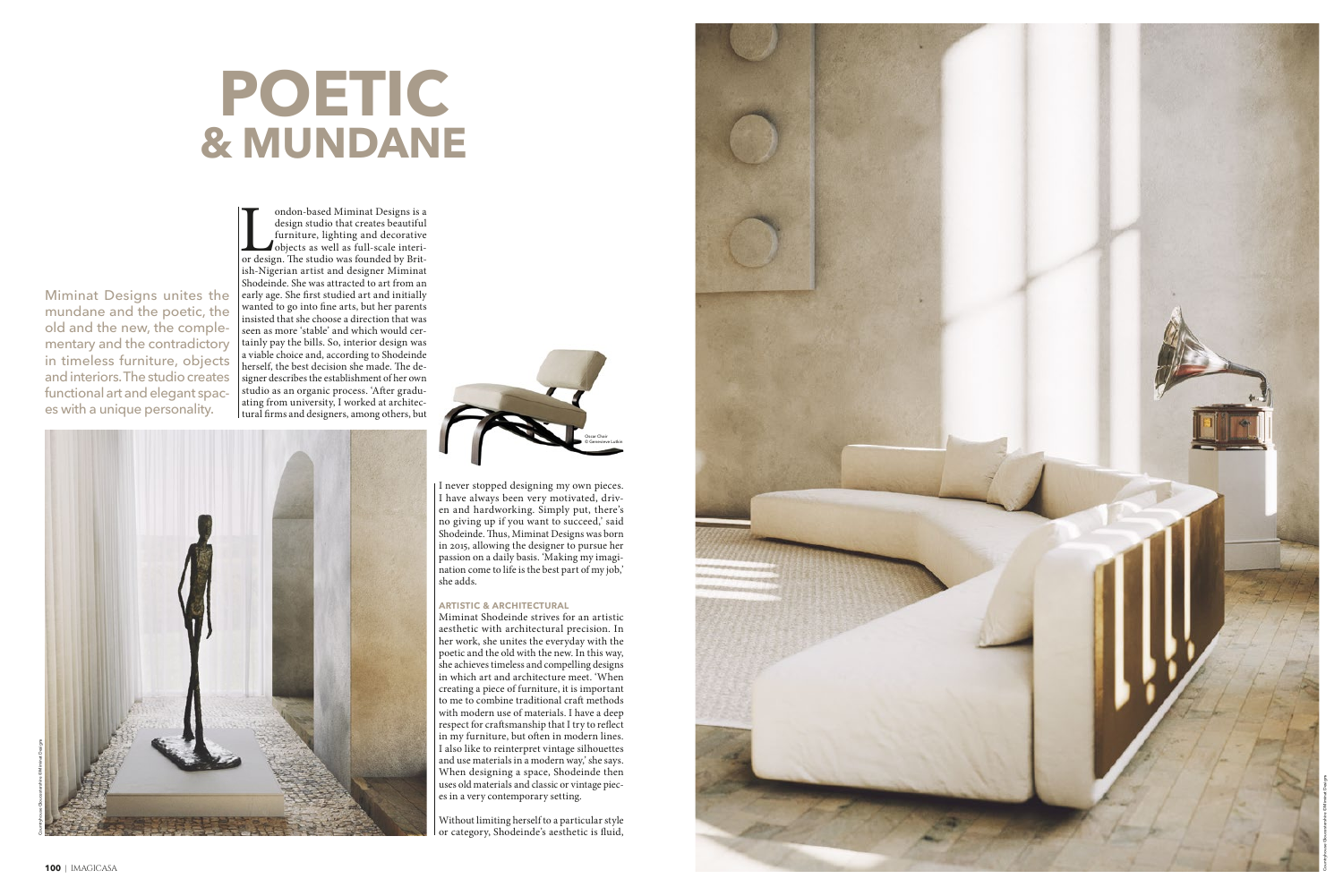functional and sophisticated. Each project is given a unique interpretation and identity. The furniture, objects and lighting of Miminat Designs are characterised by sculptural forms. The designer explores and experiments with the relationship between form and function, allowing art and design to merge. 'My designs balance between sculptural form and functionality in the real world. In terms of a design language, I like to give my pieces a sense of movement or fluidity. There is beauty in movement and I try to capture that in my work.' According to the designer herself, a "Miminat interior" can be recognised as follows: 'You will usually see at least one piece of classical furniture. It plays with scale and symmetry, a muted colour palette with large light volumes, clean lines, warm materials and overlapping textures.'

#### **intuitive process**

Miminat Shodeinde calls her mind the biggest and most important tool for her interi-

> most about designing: interiors or furniture. 'Designing a space and designing furniture are always connected for me. I love doing both and enjoy it! I often design furniture and interiors at the same time, I can't imagine not doing either. As a designer, I have the pleasure of designing not only the space but also the furniture. It is so nice that

or and furniture designs. Everything starts I'm involved in every process at every stage, from there. 'I get my inspiration from what is around me or what interests me at the moment I am developing a design or a space,' she says. The designer draws inspiration from music, art and sculpture, among other things. 'I have an obsession with materiality, how things are made. Therefore, the production process is very important to me. So, I spend a lot of time with the crafsmen, thenticity and pure crafsmanship.

asking questions and learning. I guess you could say that my design process starts to take shape when I fully understand the possibilities of what can be created and I also strongly believe in creating on instinct and how I feel at the time.' All pieces are handmade by a team of artisans in the United Kingdom and Europe which ensures auWe also asked the designer what she enjoys that as a designer I am not locked into one category,' she replied.

#### **IMAGICASA'S CHOICE**

I can jump between both expressions and has a unique, wavy design and is made from In this article, we would also like to highlight some of Imagicasa's favourite pieces and projects by Miminat Designs. First up, we are happy to show our readers the Iman Chaise (2016), a beautiful lounge chair. It

'MY DESIGNS BALANCE BETWEEN SCULPTURAL FORM AND FUNCTIONALITY IN THE REAL WORLD'